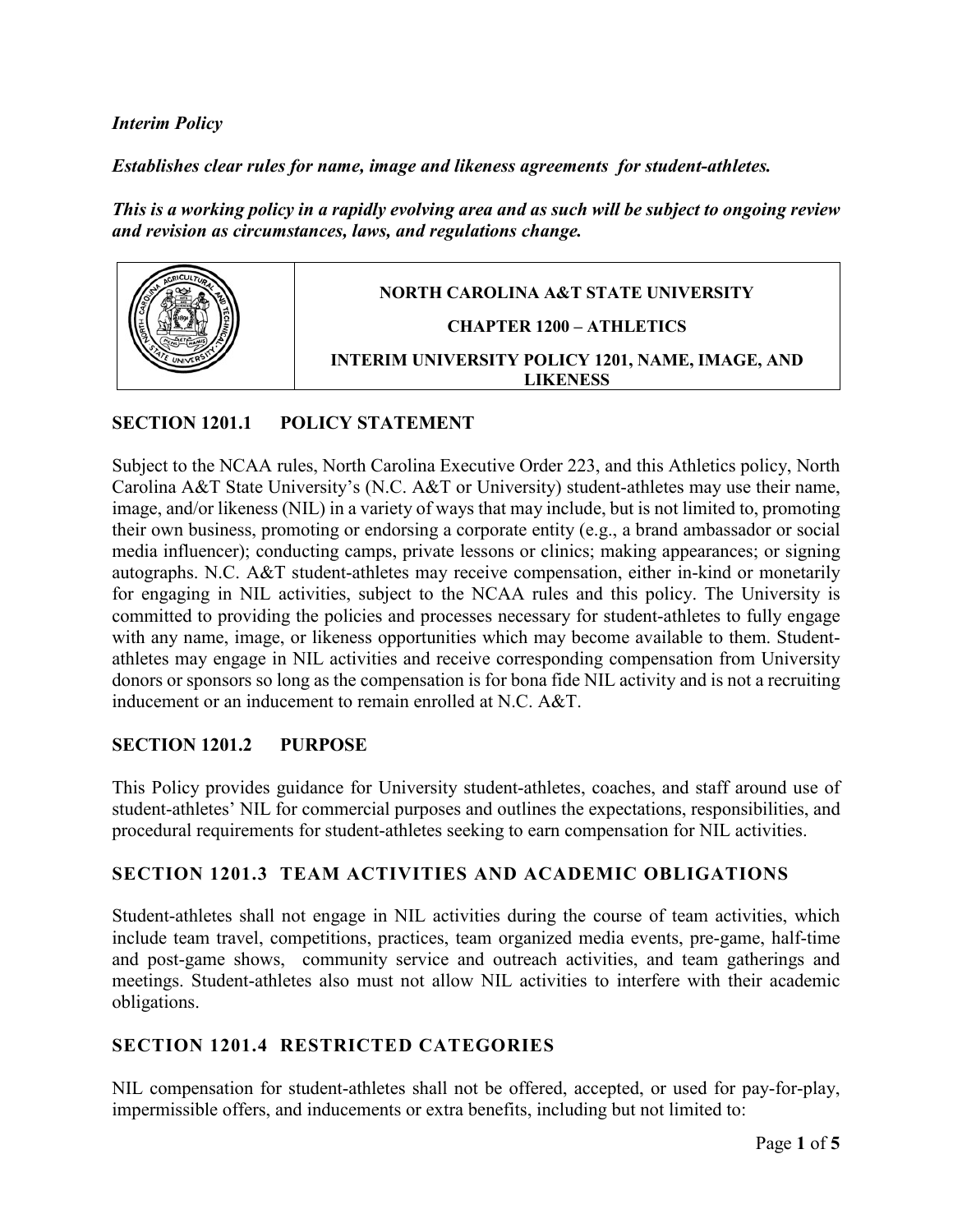- (a) Engaging in any NIL activity that promotes products or services which are inconsistent with institutional values, mission, or goals, including but not limited to gambling, alcohol products, tobacco products, adult entertainment, performance enhancing supplements, and/or others substances on the NCAA's banned drug list, or products or services that are illegal under North Carolina or federal law;
- (b) Providing NIL agreements without quid pro quo (e.g. cannot receive payments for work not performed);
- (c) Offering and/or providing NIL payments contingent on initial or continued enrollment at N.C. A&T;
- (d) Offering and/or providing NIL payments on specific athletic performance or achievement (e.g., cannot offer or provide financial incentives based on points scored). Athletic performance may enhance a student-athlete's NIL value, but may not be "consideration for NIL compensation"; and
- (e) Offering or providing benefits, including use of facilities or department resources, to student athletes if those benefits are inconsistent with institutional policies; or
- (f) Engaging in any NIL activity that conflicts with any existing University contracts or agreements.

# **SECTION 1201.5 USE OF UNIVERSITY INTELLECTUAL PROPERTY**

Student-athletes shall not use N.C. A&T's intellectual property, including its trademarks, logos, or symbols, to either implicitly or expressly endorse a third party or product without prior written approval from the NC A&T Office of Licensing and Trademarks. Student-athletes may autograph and sell officially licensed memorabilia that includes University marks. Per NCAA rules and this Policy, student-athletes shall not sell products provided by N.C. A&T Athletics or awards received for intercollegiate athletic participation while they are student-athletes.

### **SECTION 1201.6 USE OF UNIVERSITY FACILITIES, EQUIPMENT, AND UNIFORMS**

Student-athletes may, subject to availability and to the terms of a facility use agreement, use N.C. A&T Athletics' facilities to conduct camps, clinics, or lessons if the student-athlete pays the standard facility rental rate. Student-athletes shall not use N.C. A&T athletics equipment or uniforms to either implicitly or expressly endorse a third party or product without prior written approval from the Office of Licensing and Trademarks and the Department of Intercollegiate Athletics. Student-athletes may not use N.C. A&T facilities in such a manner that creates the impression – either express or implied - that N.C. A&T expressly or indirectly endorses a third party or product, unless prior written approval is obtained from N.C. A&T's Office of Licensing and Trademarks.

### **SECTION 1201.7 DISCLOSURE OF NIL ACTIVITIES**

Student-athletes must disclose all NIL activities to N.C. A&T's Department of Intercollegiate Athletics by completing and submitting the NIL Disclosure Form located on the NC A&T INFLCR website prior to engaging in the NIL activity or signing an NIL agreement, whichever is earlier.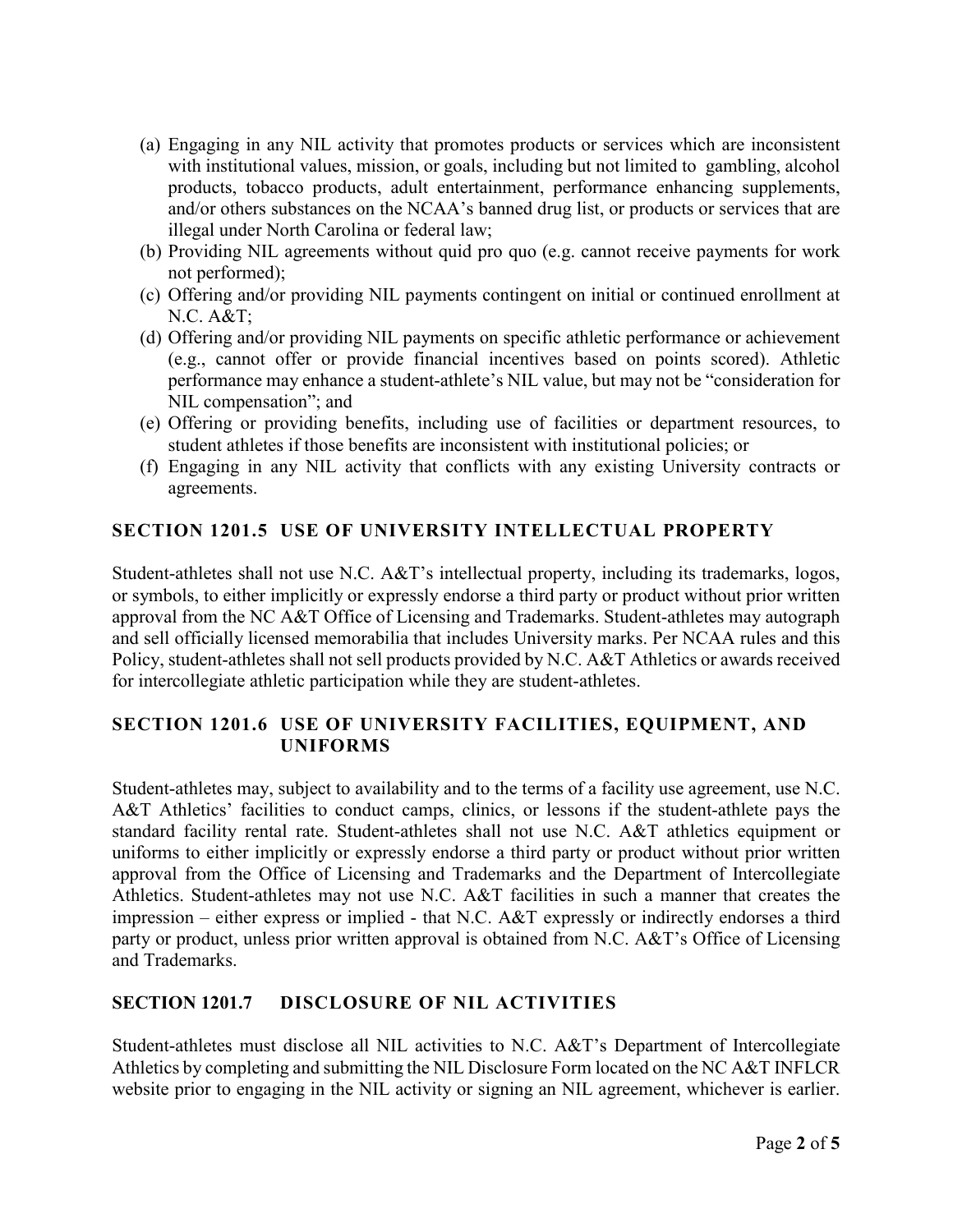The Athletics Compliance Office shall review the NIL Disclosure Form to determine whether the proposed activity jeopardizes the student-athlete's eligibility for intercollegiate athletics competition or conflicts with other State of North Carolina, NCAA, Big South Conference, or institutional policies, agreements, rules, legislation or contracts. If the Athletics Compliance Office determines that a conflict of contract or eligibility exists, the Compliance Office shall make diligent efforts to disclose the conflict to the student-athlete and/or their representative within five (5) business days, or as soon thereafter as reasonably possible. A student-athlete's failure to effectively remediate any conflicts identified in the NIL agreement by the Athletics Compliance Office shall be a violation of this NIL Policy and may result in penalties set forth in Section 1201.11.

# **SECTION 1201.8 FINANCIAL AID**

Student-athletes should be aware that receiving compensation for NIL activities may impact their financial aid, especially for those receiving Pell Grants or other need-based financial aid. Studentathletes are encouraged to consult with the University's Office of Financial Aid and Scholarships and their own tax professional to fully understand the potential impacts.

# **SECTION 1201.9 INTERNATIONAL STUDENTS**

International student-athletes should discuss how receiving compensation may impact their VISA status with the N.C. A&T Office of International Services and the Athletics Office of Compliance Services before engaging in NIL activities.

### **SECTION 1201.10 PROFESSIONAL REPRESENTATION**

N.C. A&T student-athletes may obtain professional representation (e.g., agent, tax advisor, marketing consultant, attorney, brand management company) to assist with NIL activities as described in Section 1201.01 above, and remain eligible for participation in intercollegiate athletics.

Any agent or representative must be registered to do business in the State of North Carolina and comply with the Uniform Athlete Agents Act, North Carolina General Statutes Chapter 78C, Article 9, and applicable federal law, including the Sports Agent Responsibility and Trust Act, 15 U.S.C. § 7801 *et seq*.

An individual shall be ineligible for participation in intercollegiate sports if the individual has ever agreed (orally or in writing) to be represented by an agent for the purpose of representing the student-athlete in any capacity other than NIL. Any agency contract not specifically limited in writing to a sport or particular sports shall be deemed as applying to all sports, and the individual shall be ineligible to participate in any sport. An agent is an individual who enters into an agency contract with a student-athlete or, directly or indirectly, recruits or solicits a student-athlete to enter into an agency contract. The term includes an individual who represents to the public that the individual is an athlete agent. The term does not include a spouse, parent, sibling, or guardian of the student-athlete or an individual acting solely on behalf of a professional sports team or professional sports organization.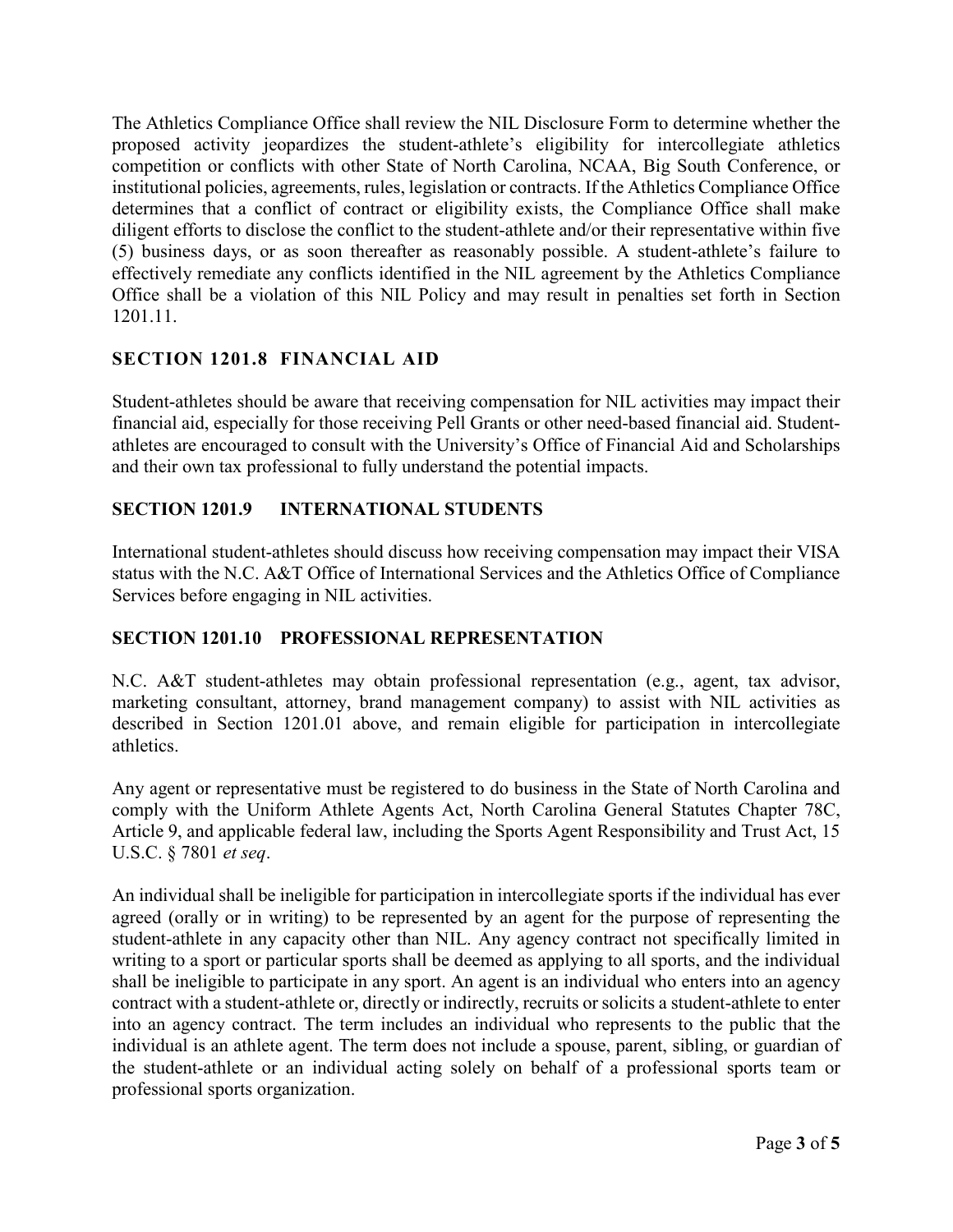The University encourages its student-athletes to thoroughly evaluate any prospective agent or advisor prior to working with them. N.C. A&T shall not be responsible or liable for any studentathlete's agreement or contractual obligation, whether with an agent or other third party.

## **SECTION 1201.11 FAILURE TO COMPLY AND PENALTIES**

N.C. A&T shall not reduce nor revoke a student-athlete's athletic eligibility, reduce a current grantin-aid award, suspend access to other educational benefits, or otherwise impose any adverse consequence against a student-athlete because the student-athlete receives payment for the use of NIL or obtains professional representation, unless in doing so, the student-athlete violates applicable law, NCAA bylaws, institutional policies, team policies, or procedures or rules adopted under this Policy.

Failure to comply with this Policy may result in penalties imposed by the NCAA, applicable athletic conference, and/or the University that may impact the student-athlete's eligibility to participate in intercollegiate athletics and maintain an athletics scholarship. Violations may also result in discipline under the Student Code of Conduct. Unauthorized use of the University's intellectual property may result in civil and/or criminal penalties as allowed by law.

# **SECTION 1201.12 REQUIRED LANGUAGE FOR NIL AGREEMENTS**

Any student-athlete entering into a NIL agreement for compensation related to an NC A&T athletics program shall ensure that the proposed NIL agreement provides:

- (a) For no conflict with any provision of the student-athlete's financial aid agreement with A&T;
- (b) For modification of the NIL agreement if a conflict with a University or Departmental agreement is identified; and
- (c) For disclosure of the agreement to NC A&T's Athletics Compliance Office.

### **SECTION 1201.13 FACULTY AND STAFF NIL ENGAGEMENT**

NC A&T faculty and staff may only provide student-athletes with general education and information related to NIL and associated professional development opportunities. Faculty and staff may provide educational workshops for NC A&T student-athletes covering such topics as financial literacy, time management, budgeting, contracting, marketing, and mental health.

NC A&T faculty and staff shall not assist with or facilitate NIL agreements or activities for or on behalf of NC A&T student-athletes. NC A&T faculty and staff shall not provide professional services for any NC A&T student-athletes, including negotiating contracts with or on a studentathlete's behalf, establishing any fiduciary relationship with a student-athlete, or providing legal, financial, or tax services or advice.

### **POLICY HISTORY:**

Eff. September 9, 2021